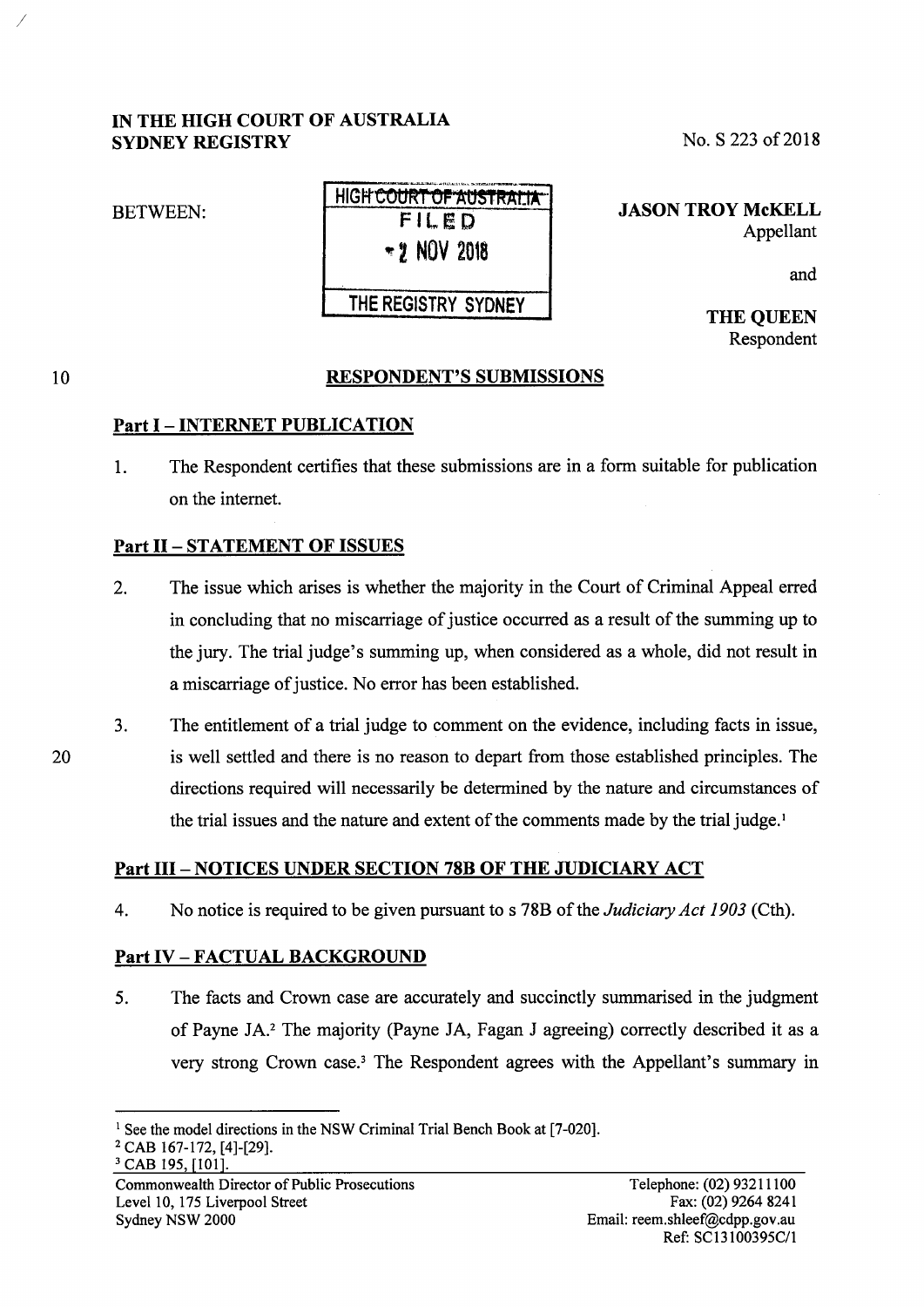general, but submits that the issues on this appeal require greater consideration of the Appellant's case at trial and the evidence given by the Appellant, summarised as follows.

#### Defence case

- 6. The Appellant was the movements manager at Wymap, a company that provided under bond freight transport services at the airport. Wymap would collect uncleared airfreight consignments from a cargo terminal operator and transport them *"under bond*" to an approved under bond facility, pending customs clearance and subsequent collection or delivery to the intended consignee. Through his employment and experience, the Appellant was aware that the movement of goods under bond was a very regulated process, the integrity of that process was important, as was the fact that goods ought not be interfered with before they got to the freight forwarder and the ultimate consignee. <sup>4</sup>
- 7. Although he first met his co-accused, McGlone, in 2003 at work, he saw him by chance, at the Coles near his home in August 2012. After discussing the possibility of McGlone's son trialling with a rugby league team which the Appellant coached, the Appellant gave McGlone a telephone because McGlone said he did not have a phone to be able to contact the Appellant about his son's football trial.<sup>5</sup> The Appellant said he had won that telephone years earlier and had then put it into a pool of phones at work (to be used by others).<sup>6</sup> Despite the Appellant having a work telephone, he said he had commenced using this phone from the "pool" as his work phone.<sup>7</sup> When he gave the phone to McGlone, it had no SIM card, there was no discussion about how or when he would get the phone back and he did not give McGlone his contact number. Although he had the phone with him at the time, the Appellant was not at that time actually using it as either his work or personal phone. 8
- 8. This telephone was seized by the police from the Appellant when he was arrested transporting consignment two and it contained numerous text messages dating back to August 2012 (which the Crown alleged were text messages between the Appellant and McGlone showing an ongoing relationship and regular contact between the pair

<sup>4</sup>RFM 165:4- RFM 166:43; RFM 179:43- RFM 180:23.

<sup>&</sup>lt;sup>5</sup> RFM 15:23 - RFM 17:22.<br><sup>6</sup> RFM 17:19 - RFM 19:42; RFM 109:14 – RFM 112:2.<br><sup>7</sup> RFM 19:49- RFM 20:28; RFM 112:7- RFM 113:32.<br><sup>8</sup> RFM 20:39 – RFM 21:42; RFM 113:34 - RFM 117:47.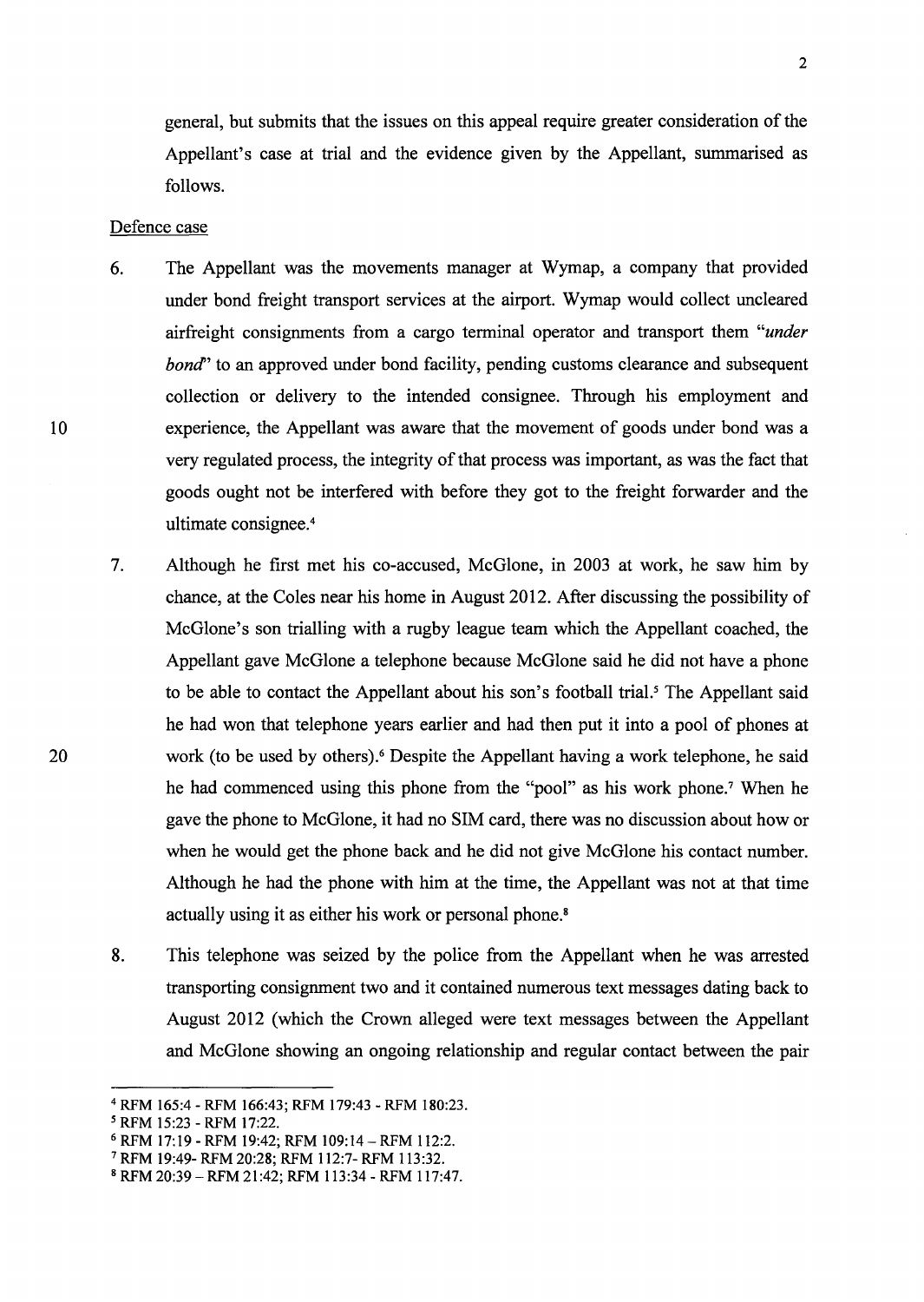that was contrary to the Appellant's evidence and contained messages in code in respect to the consignments).<sup>9</sup>

- 9. The Appellant next met McGlone in January 2013, at the races, <sup>10</sup> when McGlone told him he had some clothing coming from overseas and asked if Wymap still transported airfreight. The Appellant suggested he contact DHL. He did not ask McGlone about his phone.<sup>11</sup> He next saw McGlone at the end of March 2013 when McGlone again raised the proposition of bringing in "some stuff' through Wymap. The Appellant again did not ask McGlone about his phone. 12
- 10. The Appellant said he next saw McGlone in April 2013, again by chance, when McGlone asked to catch up. They met again about a week and a half before the Appellant was arrested transporting the second consignment. McGlone returned the phone and told the Appellant that he had stuff coming into the country through DHL and asked if Wymap could deliver it. McGlone told him that he would contact him with the details on the returned phone. McGlone gave him handwritten notes with three Airway Bill Numbers (which were the numbers for the three consignments). <sup>13</sup> On 11 May 2013, the Appellant said he received a text message from McGlone on the phone asking when they could meet. 14 The Appellant agreed in cross-examination that when he received the phone back there was now a SIM card in it,<sup>15</sup> and that between 11 and 20 May 2013 he used the phone to send and receive messages to and from McGlone, even though that meant carrying around two phones and was inconvenient.<sup>16</sup> He denied knowing the phone was subscribed in a false name.<sup>17</sup>
	- 11. The pair met on 13 May 2013 and discussed the airway bill numbers for the first two consignments. 18 The Appellant then made enquiries with another Wymap employee about the approximate arrival times of the consignments. He tracked their arrival online and advised McGlone of the progress, including using the term *"trialing"* to

<sup>&</sup>lt;sup>9</sup> Exhibits 16, 17. RFM 354 - RFM 364.<br><sup>10</sup> RFM 21:44 - RFM 22:44; RFM 117:50 - RFM 118:6.<br><sup>11</sup> RFM 23:18-48: RFM: 102:1-20.

<sup>&</sup>lt;sup>12</sup> RFM 23:50 - RFM 26:10; RFM 102:22-27; RFM 118:50 - RFM 119:19.<br><sup>13</sup> RFM 26:45 - RFM 29:10.<br><sup>14</sup> RFM 30:1-20. See RFM 362; Exhibit 17 – SMS No.1.<br><sup>15</sup> RFM 141:48 - RFM 142:15.<br><sup>15</sup> RFM 144:34-50.<br><sup>17</sup> RFM 145: 1-13.<br><sup></sup>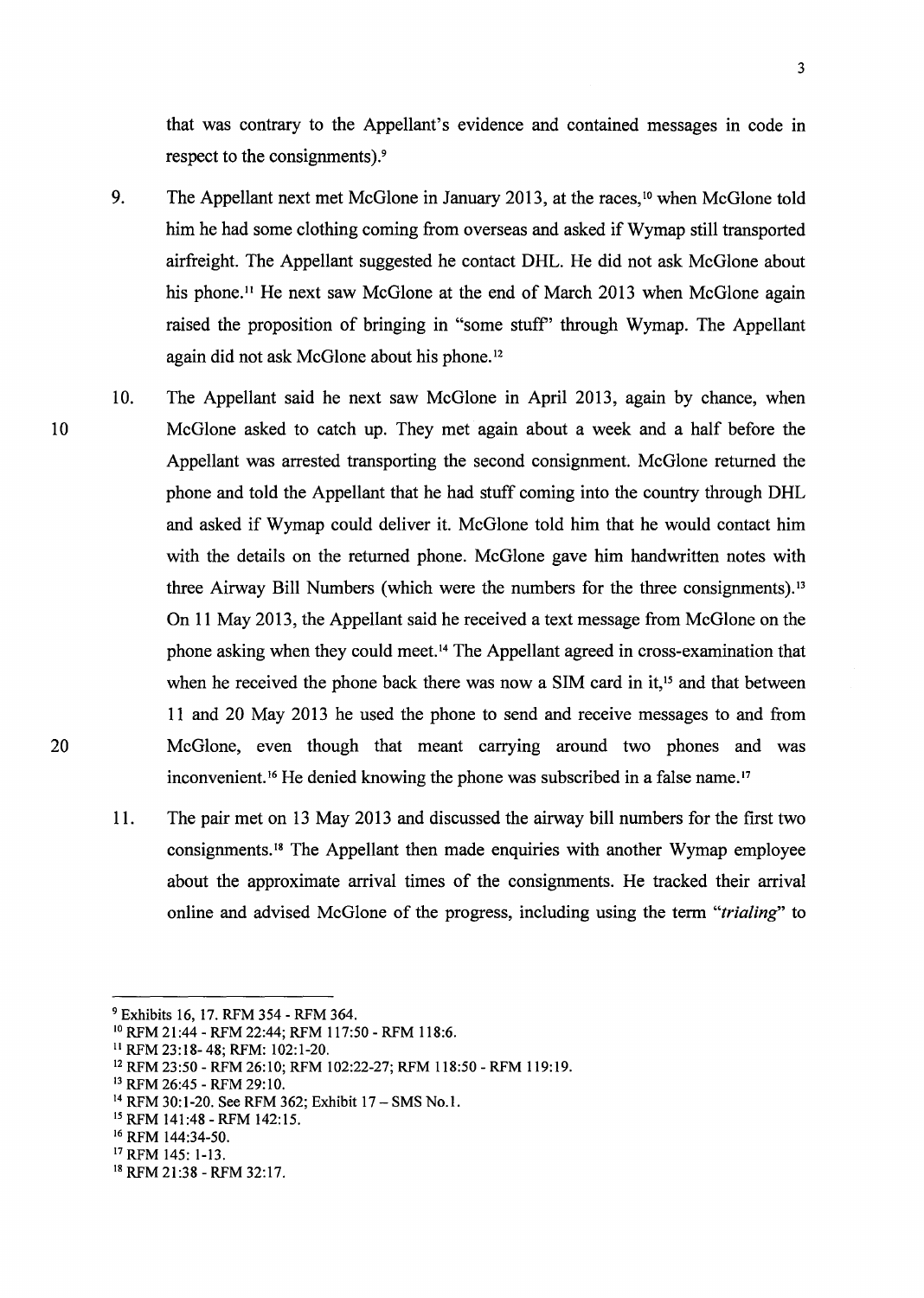refer to the arrival of the consignments.<sup>19</sup> The Appellant denied the word "trialing" was being used as a code word to refer to the arrival of the consignments.<sup>20</sup>

- 12. The Appellant agreed in cross-examination that if McGlone was the legitimate consignee of the goods, there was no reason why he could not have picked them up himself.<sup>21</sup> He agreed the job was to be done through Wymap, yet he did not receive or ask for McGlone to make a written request, did not create any file, make any record of the job and did not discuss any payment for the job. He agreed that an ad hoc delivery would be quite expensive and Wymap usually would not do those jobs for the public as it cost too much. Ad hoc deliveries were usually only done for other freight business. Examples he gave of ad hoc deliveries done in the past were very different to the apparent ad hoc job for McGlone.<sup>22</sup> The Appellant denied that he did not create records because he wanted to keep the delivery *"off the grid'* at Wymap. 23
- 13. The Appellant said that he and McGlone met the following morning, 14 May 2013, when the Appellant showed McGlone his iPad to see the tracking progress of the first consignment. 24 The Appellant continued to make enquiries, double checking on the airwaybill numbers to determine which cargo terminal operator they would come through. 25 After receiving an update from another employee, the Appellant sent a text message to McGlone, on 15 May 2013, again using the *"trialing"* terminology to advise him that the arrival details of the consignments were not yet known.<sup>26</sup>
- 14. The following morning, 16 May 2013, McGlone sent a text to the Appellant, advising that he would find out what was happening and that they would meet later. The Appellant thanked McGlone and again used the word *"trialing"* to ask him to find out further details about where each of the consignments were coming from.<sup>27</sup> In crossexamination, he agreed that he was using the term *"trialing''* to mean *"arriving".* <sup>28</sup>

<sup>19</sup>RFM 32:14 - RFM 37:7; RFM 362- Exhibit 17- SMS no.l3: *"Okay. 1 is scheduled for wed night thurs morning other 2 not sure when trialing - also 1 is a bit bigger than expected which is a concern.": RFM 34:10-*15.

<sup>20</sup> RFM 147:17-31.

<sup>21</sup>RFM 158:23- RFM 159:15.

<sup>&</sup>lt;sup>22</sup> RFM 135:24 - RFM 138:16; RFM 138:35 - RFM 141:30.<br><sup>23</sup> RFM 138:19-23.<br><sup>24</sup> RFM 36:9 - RFM 37:3.<br><sup>25</sup> RFM 38:22 - RFM 41:16.<br><sup>25</sup> RFM 41:31- RFM 42:14; RFM 363- Exhibit 17 – SMS no. 30: *"Not trialing yet not sure why ask when".* 

<sup>&</sup>lt;sup>27</sup> RFM 363- Exhibit 17 – SMS No.33: "Thanks and also whats trialing from where".

<sup>28</sup> RFM 152:5 -14 and see RFM 42:29-38.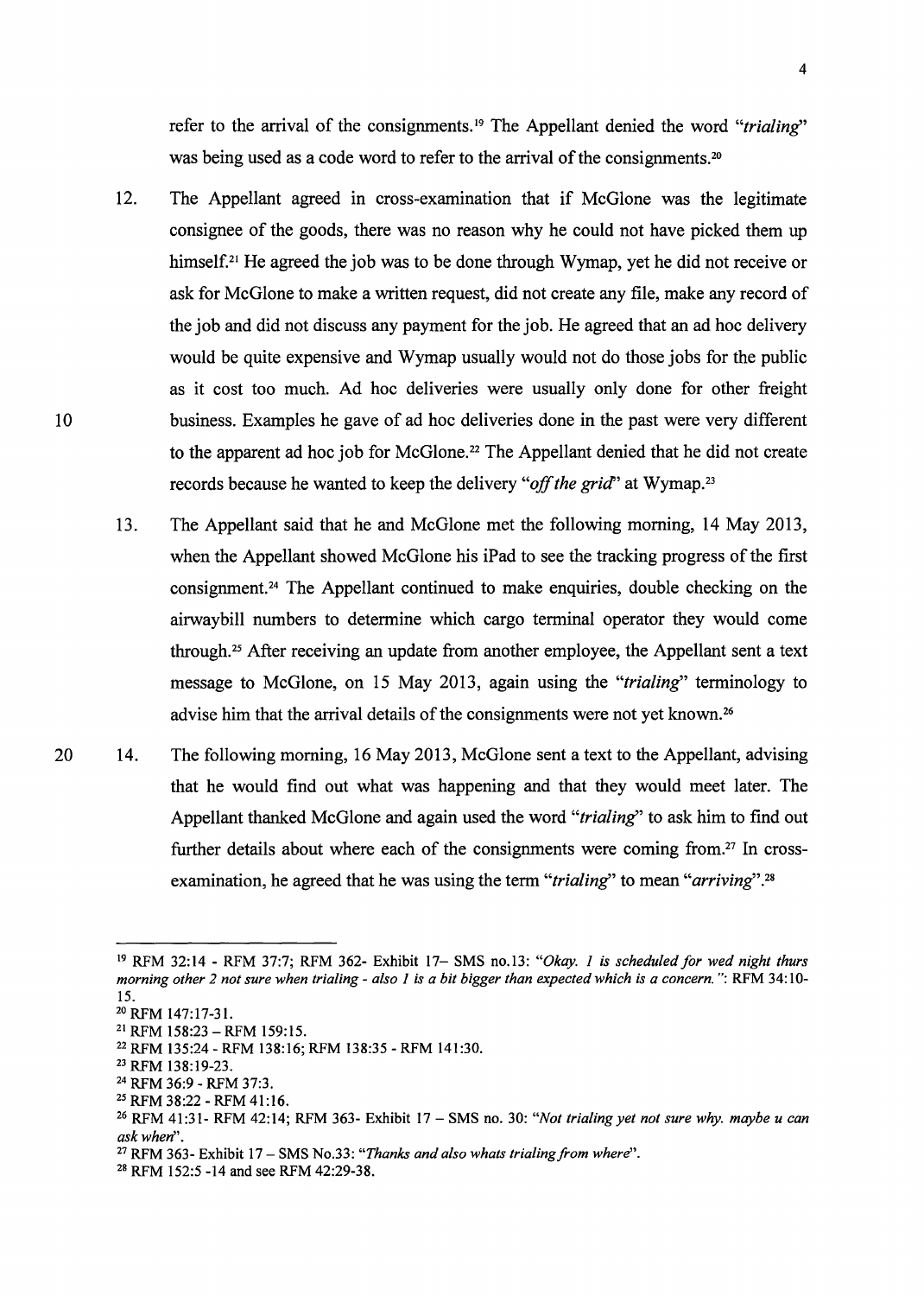- 15. They met that night and the Appellant said he showed McGlone the online tracking details for the first consignment and discussed the arrangements to meet the next morning in the underground carpark of the Appellant's apartment block to deliver the consignment. 29 Later that evening, McGlone sent a text to the Appellant, using the same *"trialing*" term to update him about the arrival of the consignments.<sup>30</sup> They exchanged further messages as the Appellant sought to clarify whether it was *"for both or just 22"* (i.e. both consignments two and three; or consignment two which comprised 22 boxes). Thereafter, the Appellant used his iPad to check the progress of the first two consignments online.<sup>31</sup>
- 10 16. The following morning after arranging to remove the first consignment from the Wymap delivery truck whilst it was in transit, and before it had been delivered to the authorised under bond facility, the Appellant said he met McGlone as arranged in the underground carpark and provided him with access to the first consignment boxes.
	- 17. The Appellant said when he met McGlone he took the five boxes of that consignment out of his utility and stacked them next to the car. He saw McGlone open them but he was not with him the whole time. A few minutes later, the Appellant stated McGlone said: *"Can you return these boxes ... This is not my shipment ... this is not mine ... The D VDs, discs aren't in there.* " The Appellant saw *" ... plastic, pressed shirts or some sort of clothing apparel on top"* and that all of the boxes had been opened. The Appellant used some brown tape to tape up the boxes and put them back in his utility. He arranged to return them to the Wymap truck, telling the driver: *" ... they're not the right freight...please return them to DHL...*". When the driver pointed out the tape around the boxes the Appellant told him: *" ... I didn't even see that or check that ... it doesn't matter ... it's all good.* " He later called the driver to tell him that he should just say that was how the boxes came out, so as to avoid any trouble about taking the wrong boxes.<sup>32</sup>
	- 18. Before meeting the next morning, 18 May 2013, the Appellant used his iPad to track consignments two and three. He showed McGlone his iPad with the consignment two

<sup>&</sup>lt;sup>29</sup> RFM 44:1 - RFM 45:46, Exhibit 25.<br><sup>30</sup> RFM 363 - Exhibit 17 – SMS No.41: *"My friend spoke to them out there today and they said what you said* and tried to stalltrial should be next few days".

<sup>&</sup>lt;sup>31</sup> RFM 46:6-41.<br><sup>32</sup> RFM 53:24 - RFM 61:25; RFM 102:29-43. He agreed as the movements manager he would be concerned about damaged boxes: RFM 185:45-49, and he should have been concerned about what happened: RFM 186:47 - RFM 187:16.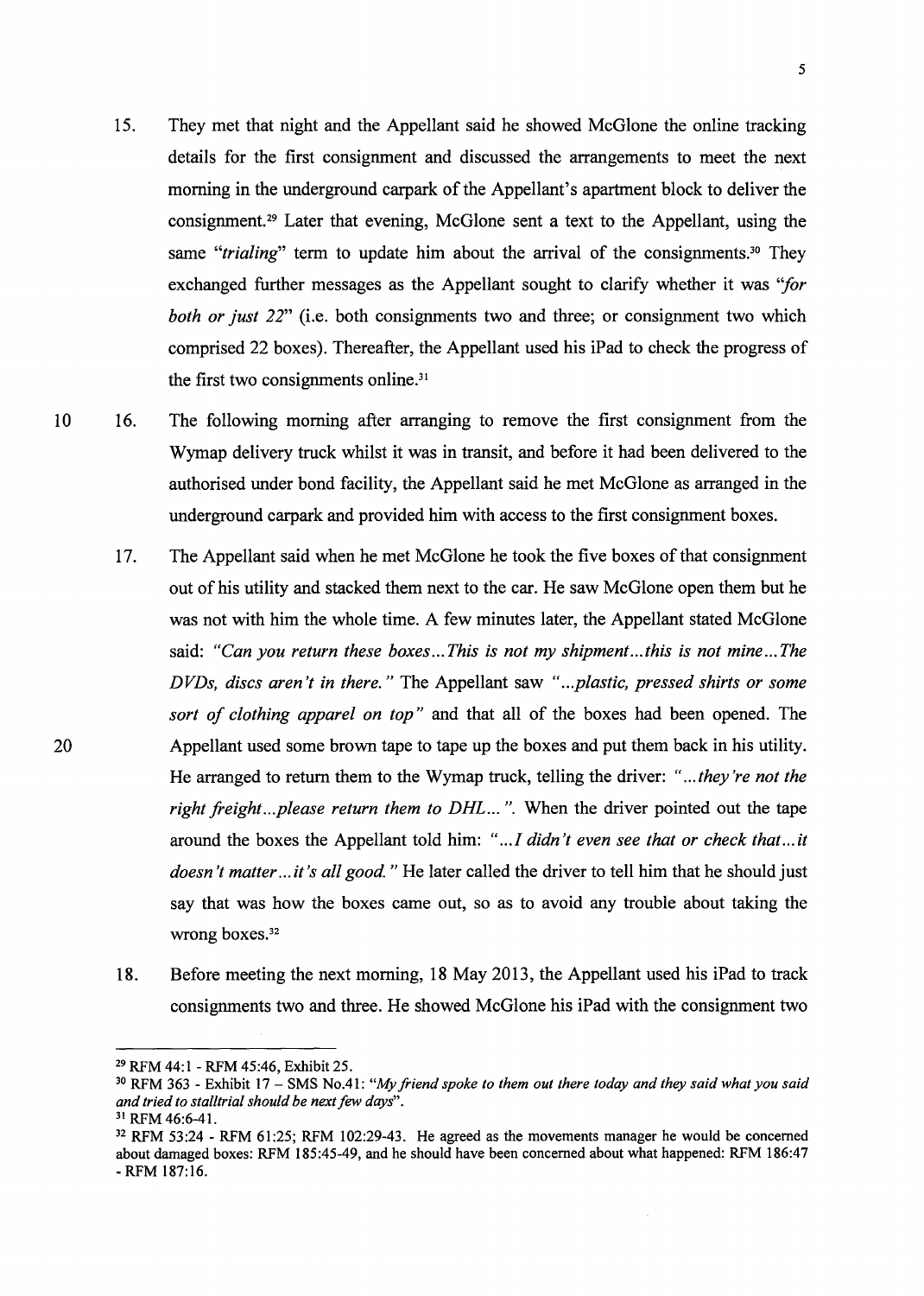tracking details. 33 The Appellant said McGlone apologized for the first consignment, telling him *" ... the manufacturers, whoever overseas have stuffed it up ...* ". *<sup>34</sup>*

- 19. On 20 May 2013, the day consignment two arrived, they met in the morning to discuss consignments two and three.<sup>35</sup> The Appellant said he had tracked the consignments online before meeting. 36 In relation to consignment three, McGlone said: *"You reckon we got the wrong number"* and the Appellant responded: *"I reckon, that's what I'm saying, double check the number."* In relation to consignment two, the Appellant told McGlone that the consignment was recorded as arriving, saying: *"It's reported five minutes ago"* and in response McGlone said: *" ..* .I *don 't know, your call mate.* "37
- 20. After that meeting, McGlone purchased packing boxes and rolls of clear plastic tape. The Appellant sent McGlone the text: *"Don't forget to tape trial.* "38 When asked about the circumstances in which he had sent that text message in his evidence in chief, he stated: *"I have no idea, I have no idea. I don't know why. I'm talking horses, like I don't know why I sent that.* "<sup>39</sup> In cross-examination the Appellant said that he could not recall what the text message meant, did not know what it referred to and stated "...*I can't give an exact explanation on it*." He denied the proposition that he was telling McGlone to not forget to tape the boxes and that *"triaf'* was being used as a code word, as he knew that McGlone was going to substitute the boxes.40
- 21. Later that day, the Appellant met the Wymap delivery driver whilst the consignment was in transit. As with the first consignment, the Appellant told the driver not to put the collection of the consignment in his PDA. When the driver told him that he had already recorded the consignment, the Appellant told him to cancel it. In crossexamination he was unable to say why he had asked the driver to cancel the record but denied that it was because he did not want a record of Wymap being involved.<sup>41</sup>

<sup>&</sup>lt;sup>33</sup> RFM 62:1-45.<br><sup>34</sup> RFM 62:47 - RFM 63:15.<br><sup>35</sup> This meeting was captured on a listening device. See Exhibit 29 at RFM 365 - RFM 366.<br><sup>36</sup> RFM 63:17 - RFM 199:16; Exhibit 29 at RFM 365 - RFM 366.<br><sup>37</sup> RFM 197:11 - RFM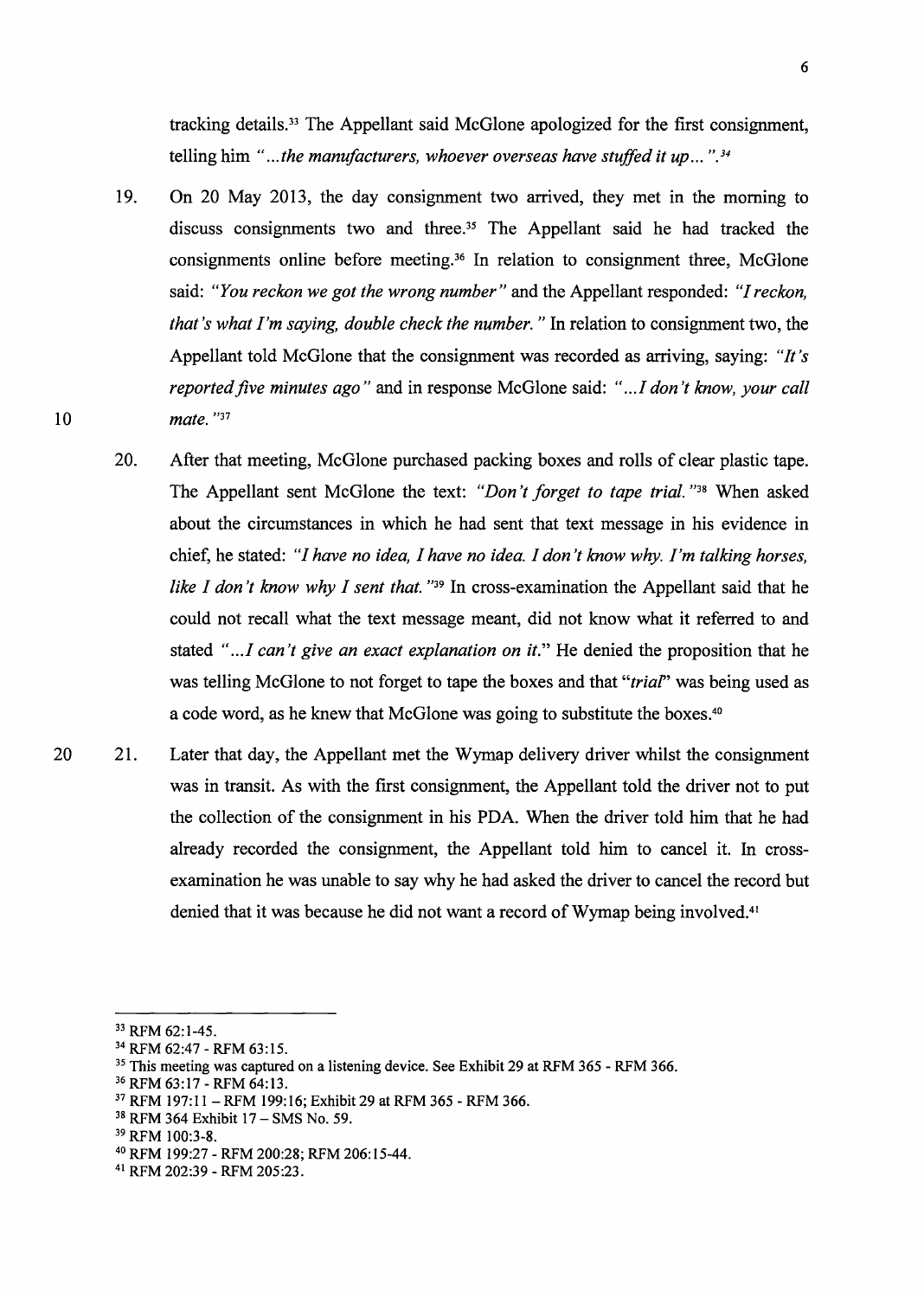- 22. The evidence was the boxes contained 75 white plastic pails filled with a white powder, confirmed to contain pseudoephedrine. There were no clothes or DVDs in the boxes.
- 23. The Appellant placed the 22 boxes in his utility and drove a short distance before he was intercepted and arrested.<sup>42</sup> The Appellant said when he collected consignment two he saw that some of the boxes were open and that he could see some type of shirts pressed in plastic inside. 43 When police asked him about the contents of the boxes, he told them that there were DVDs in the boxes and he believed that the boxes must have had pirated DVDs inside.<sup>44</sup> In cross-examination, he agreed that he had told police that McGlone had told him that there were DVDs in the consignment and that if they found out he was importing DVDs he would get into trouble. He reiterated that he had seen shirts in some of the open boxes and denied that he was lying to police when he had said that he thought there were DVDs in the consignment.<sup>45</sup> The Crown relied upon the statements to police as evidence of lies revealing a consciousness of guilt.<sup>46</sup>
- 24. Police used the Appellant's telephone to arrange for McGlone to come to the carpark to collect the consignment. When McGlone arrived, he had with him 22 boxes containing substitute pails filled with an inert white powder. When asked by police what was in the boxes, he volunteered that it was *"substitute".* The Crown case was that McGlone intended to swap the 22 boxes with his own substitute boxes and the Appellant would then return the substitute boxes to the delivery driver, as he had done with the first consignment.
- 25. In relation to the \$400,150 that was alleged to be proceeds of crime, the Appellant's case was that the money was accumulated cash winnings from gambling since 2006.47 In relation to the online gambling records tendered in the Crown case, the Appellant said that the records were for his online gambling accounts where he had placed more exotic *"multi"* bets, hoping to chase a *"big kil/".48* In cross-examination, he agreed that he did not have receipts for his cash winnings at the race track. He said his winnings from bookies had all been less than \$10,000, except for the very first bet, and that

20

<sup>42</sup> Exhibit 32 - RFM 367 - RFM 375.<br>43 RFM 70:23-44; RFM 103:31-35.<br>44 RFM 72:23 - RFM 75:5, RFM 107:11-35; Exhibit 32: Transcript of recorded conversation RFM 367 - RFM 375.

<sup>&</sup>lt;sup>45</sup> RFM 208: 22 - RFM 209:16 and see RFM 209:50 - RFM 210:3.<br><sup>46</sup> CAB 61:52-65:39.<br><sup>47</sup> RFM 77:9 - RFM 78:25.<br><sup>48</sup> RFM 78:27 - RFM 79:6.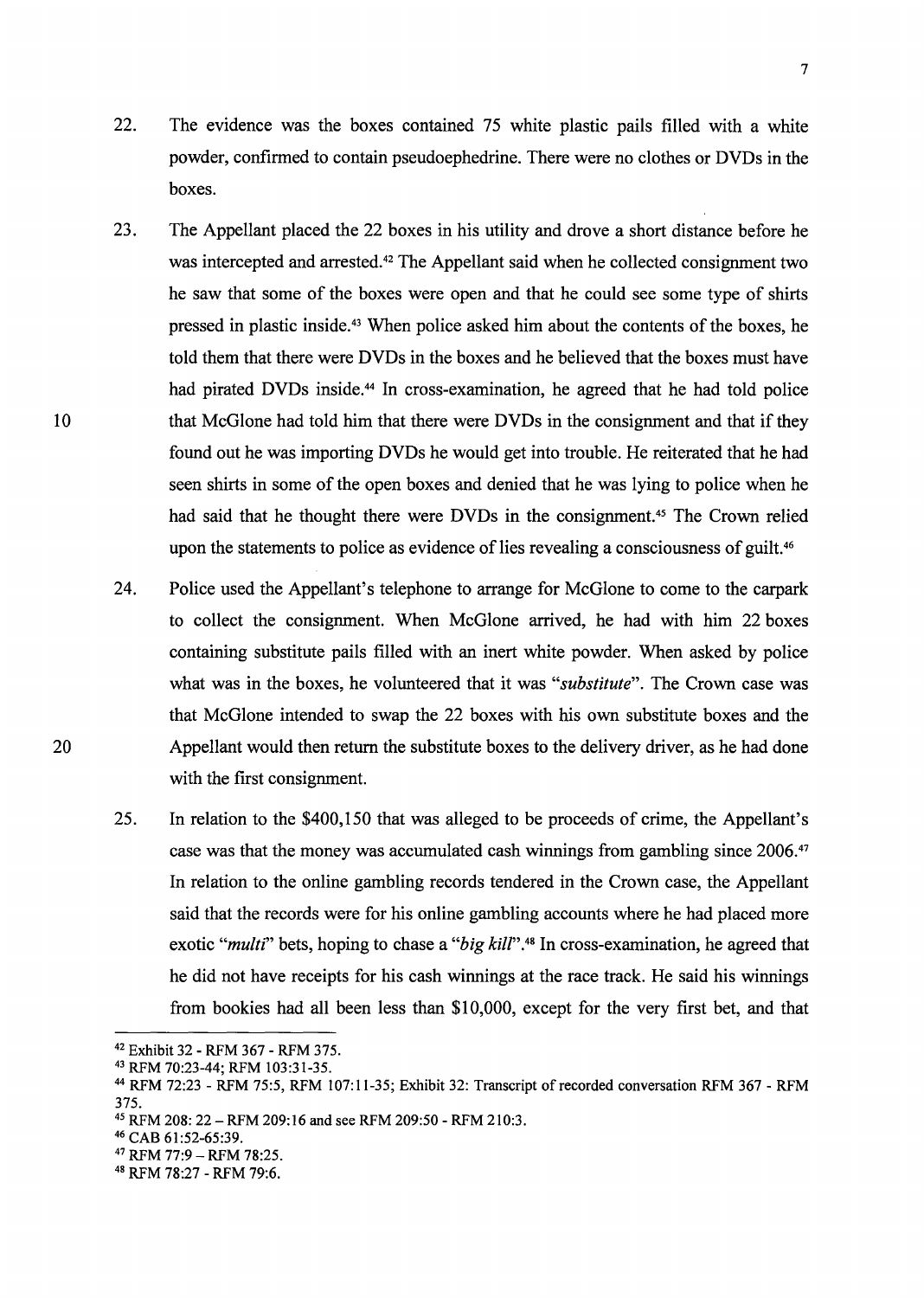there was no requirement for a record to be made of any payouts of his winnings.<sup>49</sup> He said that when he bet at the race track he would only ever take \$2,000 and if he lost that money he would not bet any further cash but would bet online through his phone. He agreed that the online accounts reflected his losses over time. He agreed that the TAB Corp account<sup>50</sup> showed a loss of about \$117,000 over a period of about 18 months, that the William Hill/Sporting bet account<sup>51</sup> showed a loss of about \$136,000 between December 2006 and May 2013 and that the two accounts showed combined losses between 2006 and 2013 of about \$250,000.52 To the suggestion that the only independent evidence of his gambling (the online account records) showed losses of about \$250,000, he claimed that the accounts showed wins and a *"fair bit of success".*  He said that the results in the online accounts were an anomaly in his otherwise successful gambling and were not a true reflection of his gambling activity.<sup>53</sup>

26. The jury returned its verdict after four days of deliberation.

#### **PART V- SUMMARY OF ARGUMENT**

- 27. There was no dispute below as to the applicable principles relevant to the complaints raised by the Appellant.<sup>54</sup> The question was whether, in light of the accepted principles, the summing up as a whole gave rise to a miscarriage of justice. The conclusion of the majority was open and in accordance with the application of established and settled principles. No error has been established.
- 20 28. Just as the summing up as a whole must be considered in its entirety and in context, so too must the judgment of Payne JA. There is no basis for the Appellant's assertion that Payne JA considered the trial judge's remarks out of sequence and therefore seriously underrepresented the extent of the prejudice to the Appellant occasioned by the comments made by the trial judge in relation to the text message (AS [29]). The majority dealt with the individual complaints in the order in which they were dealt with in the argument in the Appellant's written submission in the Court below.
	- 29. The majority made plain that the Appellant's complaints were determined by considering the summing up as a whole and not simply by reference to the particular

<sup>49</sup> RFM 228:25 - RFM 229:45.<br>
50 Exhibit 71 - AFM 36.<br>
51 Exhibit 72 - AFM 37.<br>
52 RFM 230:4 - RFM 231:12.<br>
53 RFM 232:19 - RFM 233:3.<br>
54 CAB 173-176 [32], [33]; 208 [141].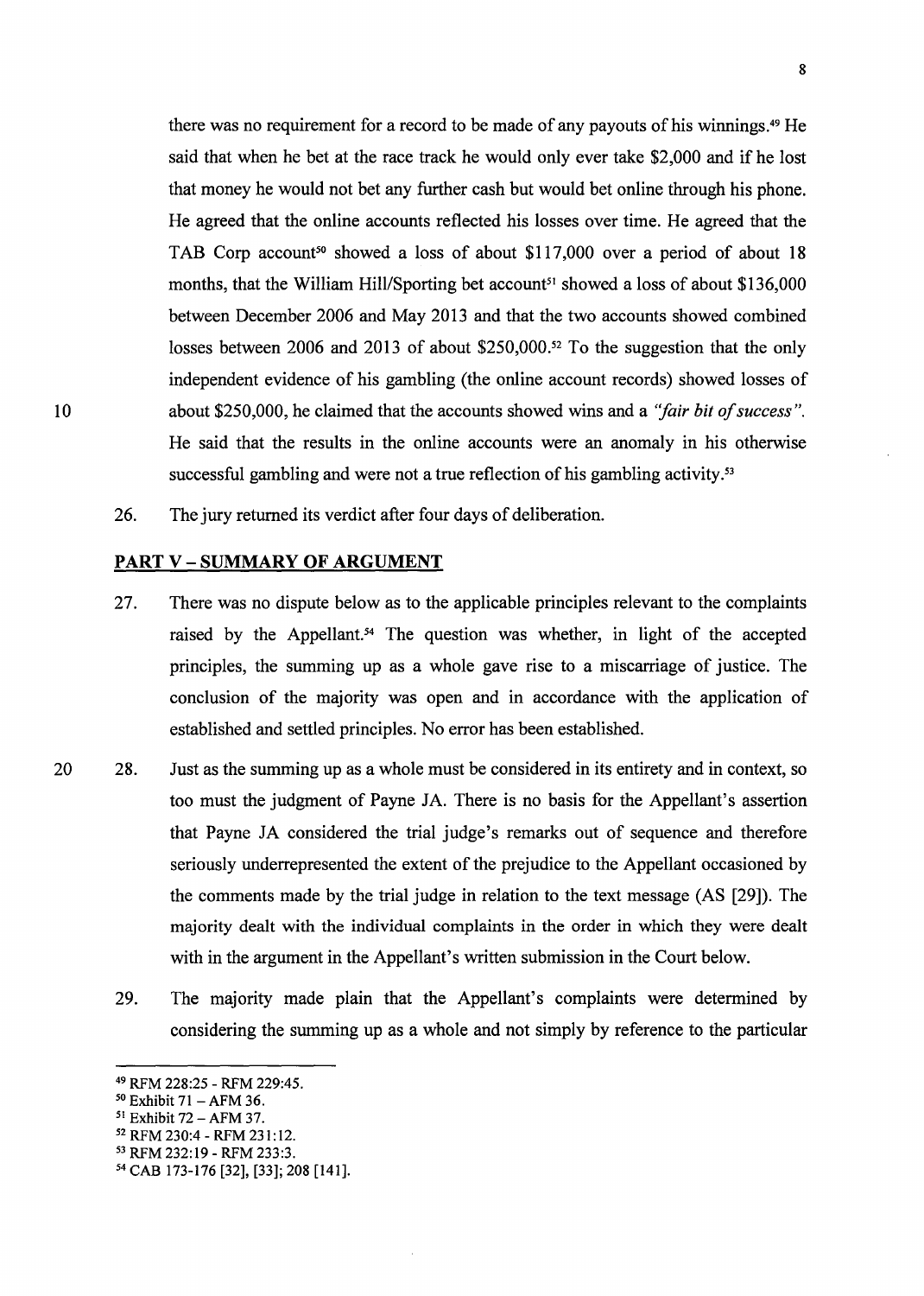passages relied upon. However, particular passages were relied upon by the Appellant and did require specific consideration. The argument (AS [28]) that Payne JA's analysis was narrower than required is untenable. His Honour had regard to the individual matters of specific complaint but also the overall cumulative effect of the directions given, comments made and language and style used by the trial judge. *5<sup>5</sup>*

- 30. The majority did not err in concluding that the impugned passages of the summing up and comments made by the trial judge did not individually, or collectively, result in a miscarriage of justice and that the summing up, when considered as a whole, did not result in a miscarriage of justice.<sup>56</sup>
- 10 31. There is also no error in the majority concluding that there was a very strong Crown case (AS [43]). This ground is determined assessing the summing up having regard to the issues, evidence and conduct of the trial. The issue is whether it has been established that the jury would have been overawed by the comments. The reference to the strength of the case<sup>57</sup> explained the context and nature of the comments that had been made by the judge and why a balanced summing up nevertheless revealed a very strong case for the Crown and a weak and implausible case for the Appellant. It also is relevant to the effect of comments on the jury. There was no basis to conclude that members of the jury were overawed by the trial judge's comments to the extent that they must necessarily have disregarded their duty to independently consider the evidence and decide the facts.<sup>58</sup>
	- 32. That Beech-Jones J reached a different conclusion, and cited different aspects of the summing up to demonstrate that conclusion does not mean that the majority failed to properly consider the summing up as a whole in accordance with applicable principles. The Appellant's complaint is with the result rather than the method by which the majority reached that result.
	- 33. It is now appropriate to consider in more detail the relevant legal principles and assess the Appellant's complaints in that context.

*<sup>55</sup>*CAB 195, [100]. 56 CAB 194, 195,208, [95], [100]-[101], [141]. 57 CAB 195,208, [101], [141]. 58 *B v The Queen* (1992) 175 CLR 599 at 605-606.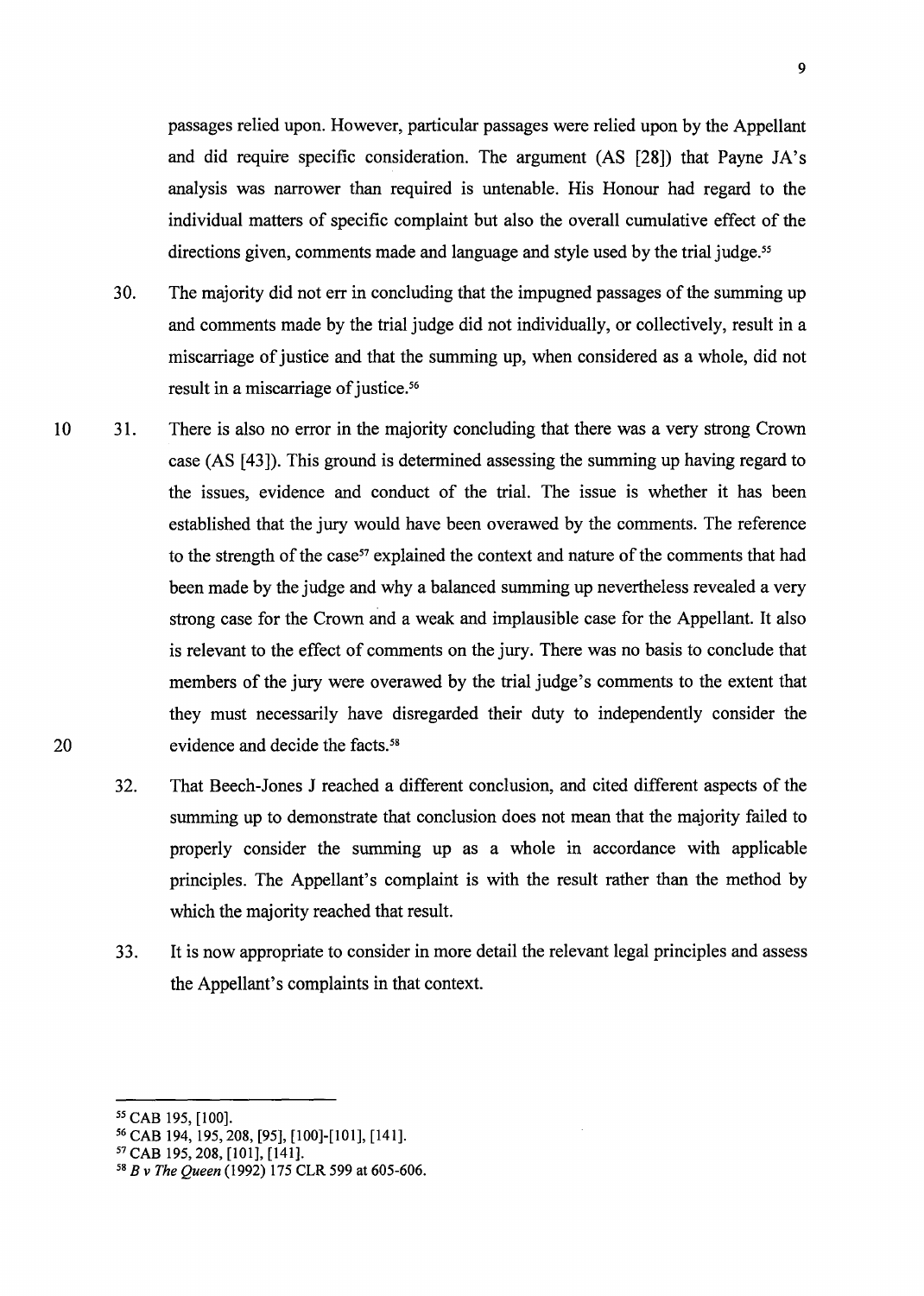## Relevant legal principles - Summing Up

- 34. The duties of a trial judge in summing up in a criminal trial are uncontroversial. Amongst other things, a trial judge must identify the real issues in the case and instruct the jury what those issues are and so much of the law as the jury needs to know to decide those issues.<sup>59</sup> A summing up is to be fair, balanced and impartial. A trial judge is required to put the cases of the Crown and the accused accurately and fairly.<sup>60</sup>
- 35. When a complaint is made that a summing up was not fair, balanced or impartial and a miscarriage of justice has resulted, the question on appeal is whether the trial judge has put the case for the accused in such a way as to allow the jury to properly consider the issues raised on the accused's behalf.<sup>61</sup>
- 36. In discharging his or her duty, a trial judge is not obliged to structure a summing up in any particular way. There is no fixed format or mandatory requirement to rehearse all the evidence or address all the issues that have arisen during the trial. Nor is there a requirement to compartmentalise the summing-up by separately identifying and summarising the defence case. On occasions, the most effective way to fairly put the defence case is in the course of summarising the issues for their determination.<sup>62</sup> How a judge structures a summing-up, and the extent he or she reminds the jury of the evidence, are matters for individual judgment to be exercised according to a number of factors, including the complexity of the issues, the length of the trial and the conduct of the respective cases by the parties.<sup>63</sup>
- 37. Whether a party's case has been adequately put is not measured by the length of time devoted to it, the number of words spoken or by a comparison with the attention given to the case of the opposing party.<sup>64</sup> Whether a summing up is fair and balanced can only be determined by a consideration of the summing up as a whole and in the context of the trial.<sup>65</sup>

20

<sup>59</sup>*Alford v Magee* (1952) 85 CLR 437 at 466; *Fingleton v The Queen* (2005) 227 CLR 166 at [77]-[83]; *RPS v The Queen* (2000) 190 CLR 620 at [41], [42]; *Hargraves v The Queen; Stoten v The Queen* (2011) 245 CLR 257 at [42]; *Majok v R* [2015] NSWCCA 160 at [26]-[31] (and the various authorities cited therein).

<sup>&</sup>lt;sup>60</sup> Domican v The Queen (1992) 173 CLR 555 at 560-561.<br>
<sup>61</sup> Aravena v R (2015) 91 NSWLR 258 at [109].<br>
<sup>62</sup> AP v R [2013] NSWCCA 189 at [24].<br>
<sup>63</sup> Castle v The Queen (2016) 259 CLR 449 at [51]; Odisho v R [2018] NSWCCA

<sup>64</sup>*Aravena v R* (supra) at [105]-[106]; *R v Meher* [2004] NSWCCA 355 at [86]; cf: CAB 200, 201, 207 [118],

<sup>&</sup>lt;sup>65</sup> R v Courtney-Smith (1990) 48 A Crim R 49 at 56.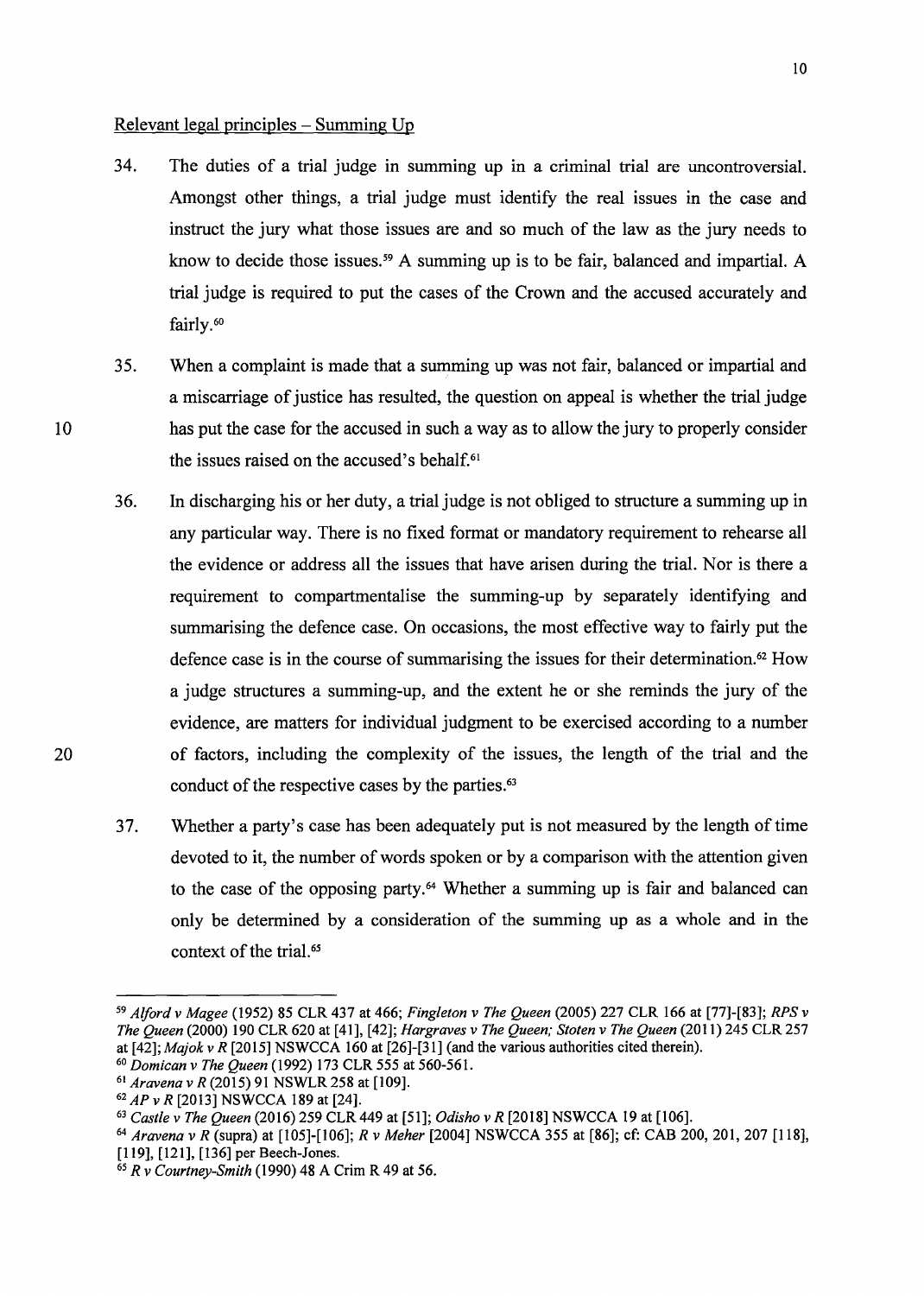- 38. It is well established that a trial judge may comment, and even comment strongly, on factual issues. This has been repeatedly recognised and reiterated by this Court.<sup>66</sup>
- 39. Where a trial judge does comment on factual issues, any comment must be accompanied by a clear direction that it is the jury's function to decide the facts and the jury's duty to disregard any view, expressed or apparent, if it does not accord with their own independent assessment of the facts. 67 A trial judge is not prohibited from making observations which are favourable to one side, or making comments about the strength or weaknesses of certain evidence provided it is made clear that it is for the jury to decide the facts. 68 Whilst a judge has a broad discretion in commenting and in choosing the strength of the language employed, any comment must stop short of overawing the jury and must exhibit a judicial balance so that the jury is not deprived of an adequate opportunity of understanding and giving effect to the defence and the matters relied upon in support of the defence.<sup>69</sup> Nonetheless, a balanced summing up may inevitably reflect the strength of the one, and the weakness of the other.<sup>70</sup>
- 40. This Court has identified the limits of expression by a trial judge of his or her opinion about factual matters in the context of contemporary criminal trials.<sup>71</sup> Whether those limits have been exceeded involves an evaluation of the exercise of the trial judge's broad discretion in the context of the trial issues and the summing up as a whole.

The Summing Up

- 41. Before addressing the specific complaints, there are a number of general observations to be made about the summing up.
	- 42. First, his Honour on three occasions (at different stages) instructed the jury in clear terms that they were solely responsible for determining the facts in the case and were to disregard any opinions that he may have expressed. 72 This included a direction at the beginning of the summing up, and at the conclusion of his summing up (after the impugned passages).<sup>73</sup> The directions given were clear, appropriate and in plain terms.

<sup>66</sup>*RPS v The Queen* at [41]-[42], citing *Tsigos v The Queen* (1965) 39 ALJR 76 (n); *Azzopardi v The Queen*  (2001) 205 CLR 50 at [49]-[50]; *Doggett v The Queen* (2001) 208 CLR 343 at [115]; *Mahmood v Western*  <sup>67</sup> R v Zorad (supra).<br>
<sup>68</sup> Mule v The Queen (2005) 79 ALJR 1573 at [6]<br>
<sup>69</sup> B v The Queen (supra) at 605; *Hargraves v The Queen; Stoten v The Queen* (supra) at [42].<br>
<sup>70</sup> R v Ali (1981) 6 A Crim R 161 at 165.<br>
<sup>71</sup>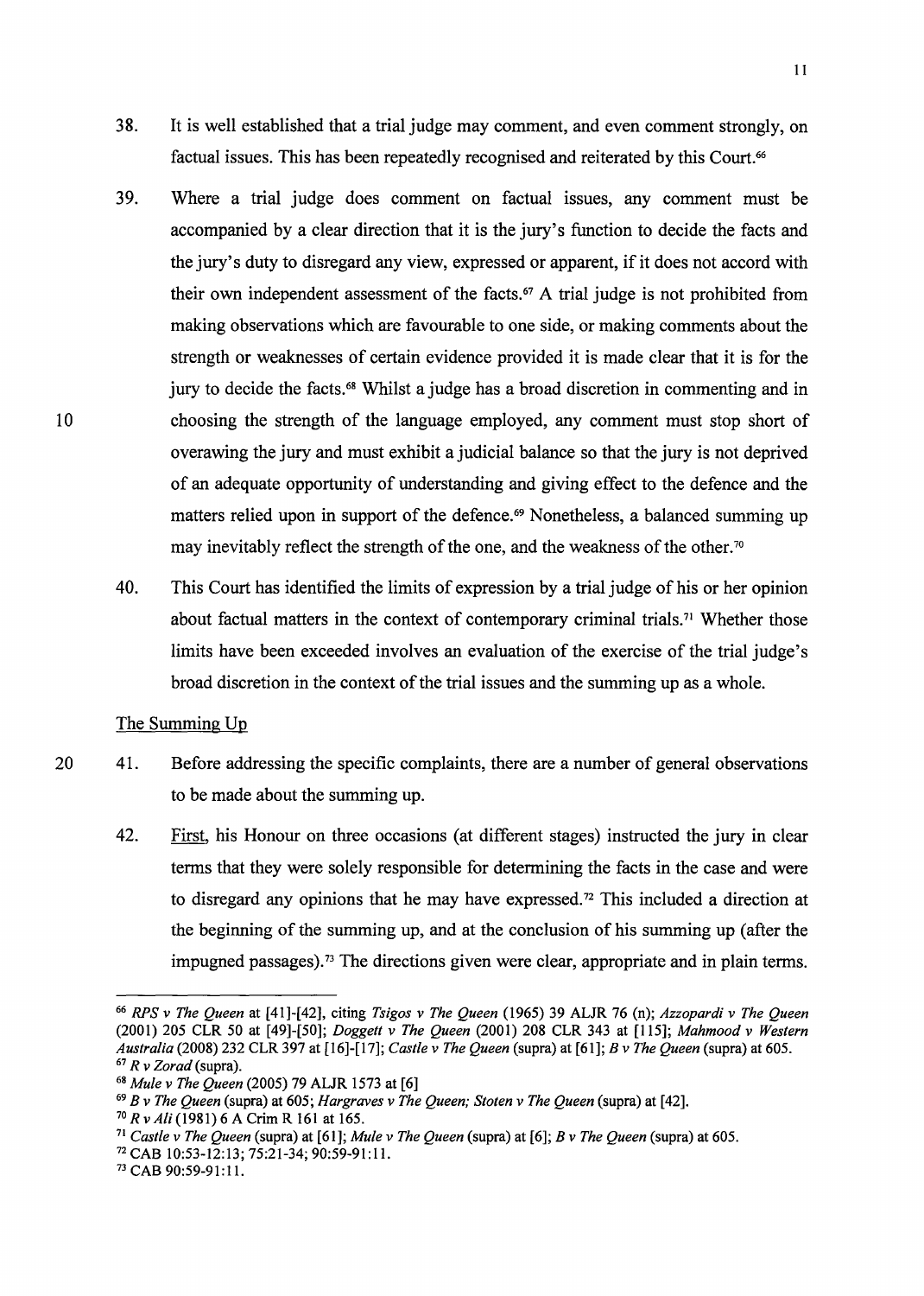The directions given were in accordance with the established principles. There is no basis to suppose the jury did other than follow those directions.

- 43. Second, his Honour's approach to the structure of the summing up and summarising the respective cases was open to him. It was a sensible and appropriate one in the circumstances. As his Honour explained, because there were very detailed addresses he did not intend to repeat everything for to do so would mean *"we would be here for quite a number of days more before I completed the summing-up* if *I endeavoured to do that. But I will, however, provide some commentary in relation to the addresses of counsel.*"<sup>74</sup> That approach is uncontroversial, and was not challenged at trial.
- 10 44. The prosecutor's address was lengthy and detailed,<sup>75</sup> during which dozens of facts and circumstances were identified and relied upon. In that context, his Honour explained that he would provide a *"common sense overview"* of the Crown case as he *" ... did not propose to spend a day repeating the Crown's case ...* "<sup>76</sup> Consequently the jury were not reminded of many of the Crown's arguments.
	- 45. His Honour's approach to summarising the cases for the accused was more focused as he repeated each of the precise points made by counsel in their closing addresses. Counsel for the Appellant had identified 10 points.<sup> $77$ </sup> As his Honour was entitled to do, for some but not all of the points, he referred to the evidence on the topic or the Crown case on the point in question. In relation to eight of the points there was no reference to the Crown argument. There was no requirement to compartmentalise the defence case. His Honour was entitled to, and indeed bound to, remind the jury of the evidence on the points in question. Further, as his Honour provided only a broad overview of the Crown case, there was nothing inappropriate or unfair in reminding the jury of the Crown case on the points in question. The fact that his Honour adopted that approach did not cause the summing up to be unfair or unbalanced and did not result in a miscarriage of justice.
	- 46. Third, posing rhetorical questions in a summing up is not, of itself, an inappropriate method to test submissions made by defence counsel.78 At several points during the summing up his Honour used a rhetorical style (similar to that which the Appellant

<sup>&</sup>lt;sup>74</sup> CAB 12:17-33.<br><sup>75</sup> Delivered over two days and occupying 79 pages of transcript: RFM 234 – RFM 308:28.<br><sup>76</sup> CAB 44:34-50.<br><sup>77</sup> RFM 309:10 - RFM 319:3; RFM 320:5 - RFM 330:24; RFM 332:11 - RFM 353:12.<br><sup>78</sup> R v Bachra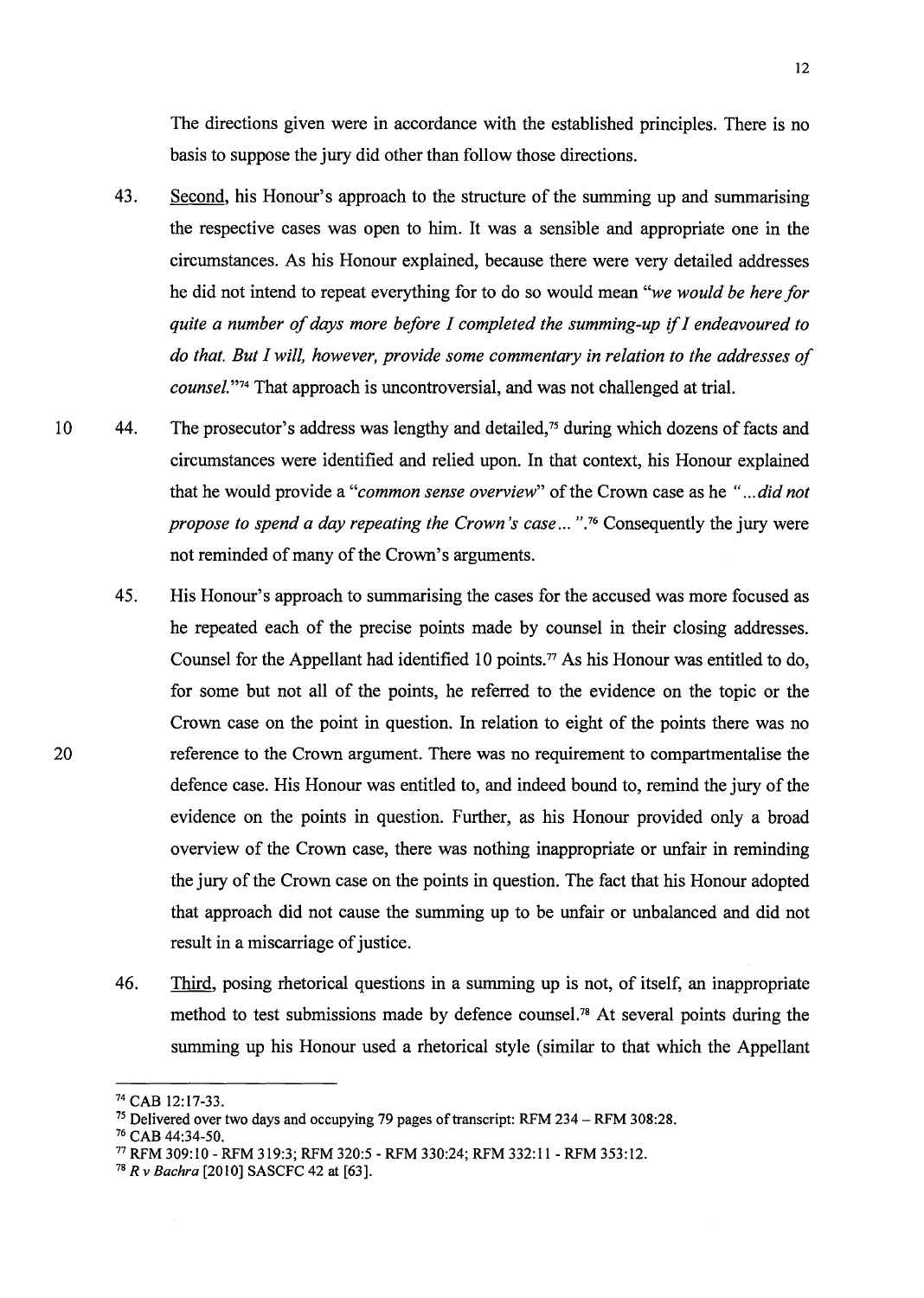complains of in respect to one topic) to summarise the points made on behalf of the Appellant and to draw the jury's attention to important aspects of the evidence.<sup>79</sup> Those other occasions were not the subject of complaint at trial.

- 47. In this case the use of the phrase "*you might think*" was not inappropriate. By using that phrase, the trial judge was doing no more than commenting on the evidence in a permissible way designed to draw pertinent issues to the jury's attention, whilst making plain that the ultimate questions of fact were for the jury. As the majority correctly concluded, in the context of the directions given, the use of the phrase is a clear indication that the fact finding was for the jury. 80 The phrase is not exclusively the language of a Crown Prosecutor.81 Moreover, a Crown Prosecutor may employ such a phrase when addressing a jury for the same reason that the trial judge used the phrase in this case, to ensure that no expression of personal opinion is conveyed to the jury and that the decision is for them. Contrary to the conclusions of Beech-Jones  $J^{82}$ the phrase was not used by the judge to emphatically suggest to the jury what they should think and what they should find and it did not demonstrate that he had *"donned the mantle*" of Crown Prosecutor. The use of the phrase did not suggest to the jury there was nothing for them to decide.<sup>83</sup>
- 48. Fourth, in so far as his Honour did comment on the facts, he was entitled to do so. Consistent with the division of functions in a criminal trial, a trial judge may tell the jury that they may attach particular significance to a fact or suggest that certain evidence may carry greater weight.<sup>84</sup> The capacity of a jury to retain its independence and not simply defer to comments or expressions of opinion by a judge should not be underestimated. That is particularly so where, as here, clear and repeated directions were given to a jury instructing them as to their task and role as sole judges of the facts, and it is to be assumed that juries follow the directions which they are given.<sup>85</sup>

 $79$  CAB 50:60 - 51:26; 57:30-43.<br><sup>80</sup> CAB 194 [93].

<sup>&</sup>lt;sup>81</sup> See for example: *R v Bachra* (supra) at [63] per Gray J, and see [42]-[44] per Doyle CJ, White J agreeing; *R v Heron* [2000] NSWCCA 312 at [72]-[84] per Priestley JA, Simpson and Foster AJA agreeing.

<sup>&</sup>lt;sup>82</sup> CAB 202-205, [123], [126], [130].<br><sup>83</sup> B v The Queen (supra) at 606.<br><sup>84</sup> Mahmood v Western Australia (supra) at [17].<br><sup>85</sup> R v Glennon (1992) 173 CLR 592 at 614; R v Gilbert (2000) 201 CLR 414 at [31].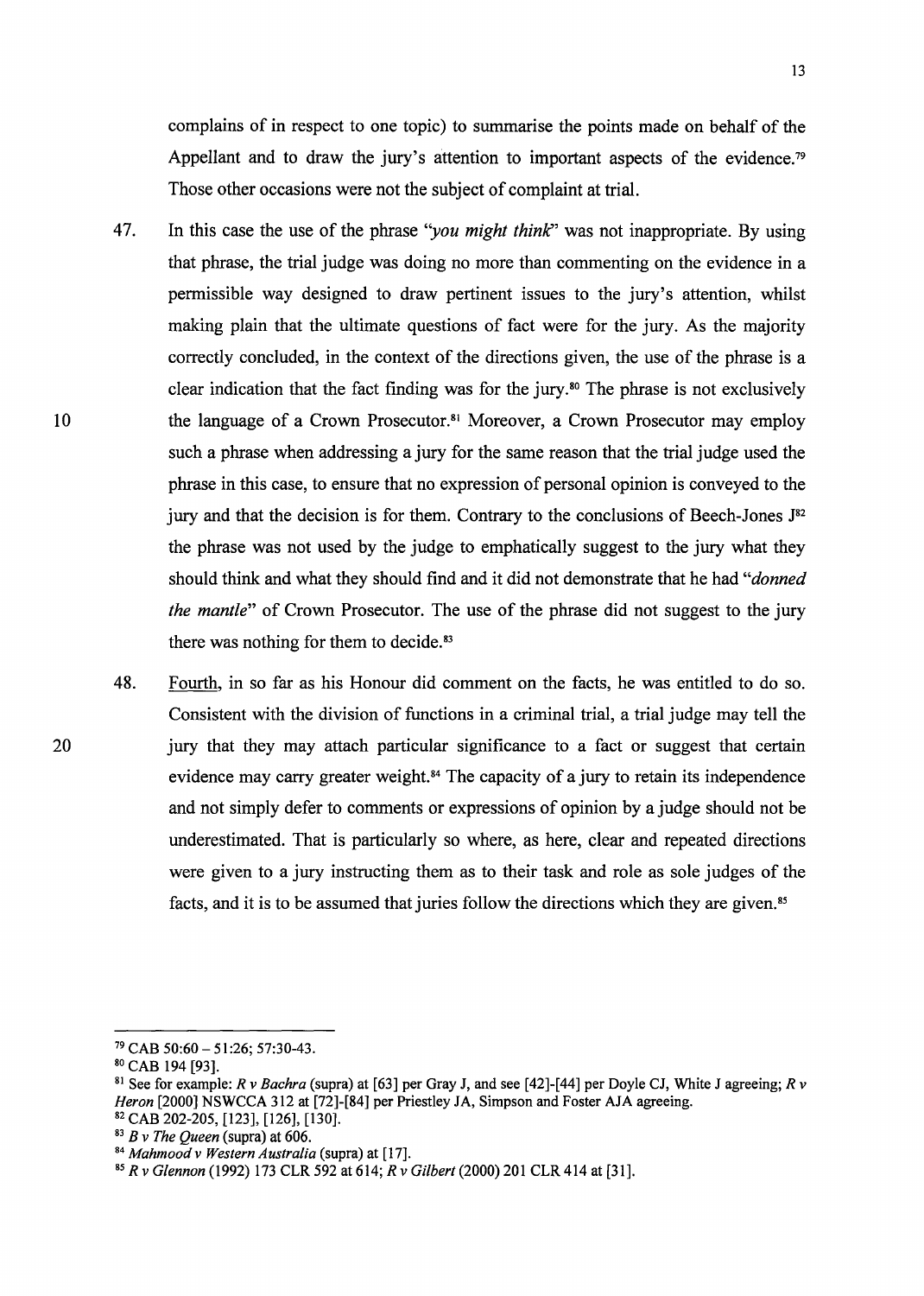### Specific complaints

- 49. Of the three specific complaints, one concerned the summary of the Crown case and two concerned the summary of the defence case (relating to points 8 and 10).
- 50. The summing up as a whole, including the specific complaints considered in the context of this summing up and the issues at trial, did not result in a miscarriage of justice. It was open to the majority to reject the argument.

### First consignment and "sophistication of organisation"

- 51. The learned trial judge did not suggest to the jury that there were drugs in the first consignment. Indeed, his Honour told the jury that there was no evidence that the consignment contained drugs. 86
- 52. The trial judge's summary properly read, was consistent with the pre-trial ruling. The trial judge made plain that there was no evidence of any drugs in the first consignment, but nevertheless the evidence was relied upon by the Crown as evidence of an organised and planned system that had been devised for the interception of the drug contained in the second consignment and therefore as evidence from which it may be inferred, when viewed together with all the other evidence adduced in the Crown case, that the Appellant was a willing and knowing participant in that enterprise.
- 53. Any lingering suggestion that may have remained was removed by the further directions given after the complaint had been made by defence counsel. 87 Those complaints wrongly suggested that his Honour told the jury that there were, or may have been, drugs in the first consignment. His Honour took appropriate steps to correct and rectify any wrong impression that the jury may have had in that regard.<sup>88</sup>
- 54. The further directions and correction were given at the first available opportunity (cf: AS [32]). It should be assumed that the jury adhered to the directions they were given. 89 The Appellant's assertion (AS [32]) that by the time the correction was made that an impression of such strength had been created, fails to acknowledge that the summing up was not complete at that stage and that the entire summing up must be considered as a whole. The submission is speculation.

20

<sup>86</sup> CAB 45:37. 87 CAB 71-73. T 65-67. 88 CAB 75. 89 *R v Glennon* (supra) at 614; *R v Gilbert* (supra) at [31].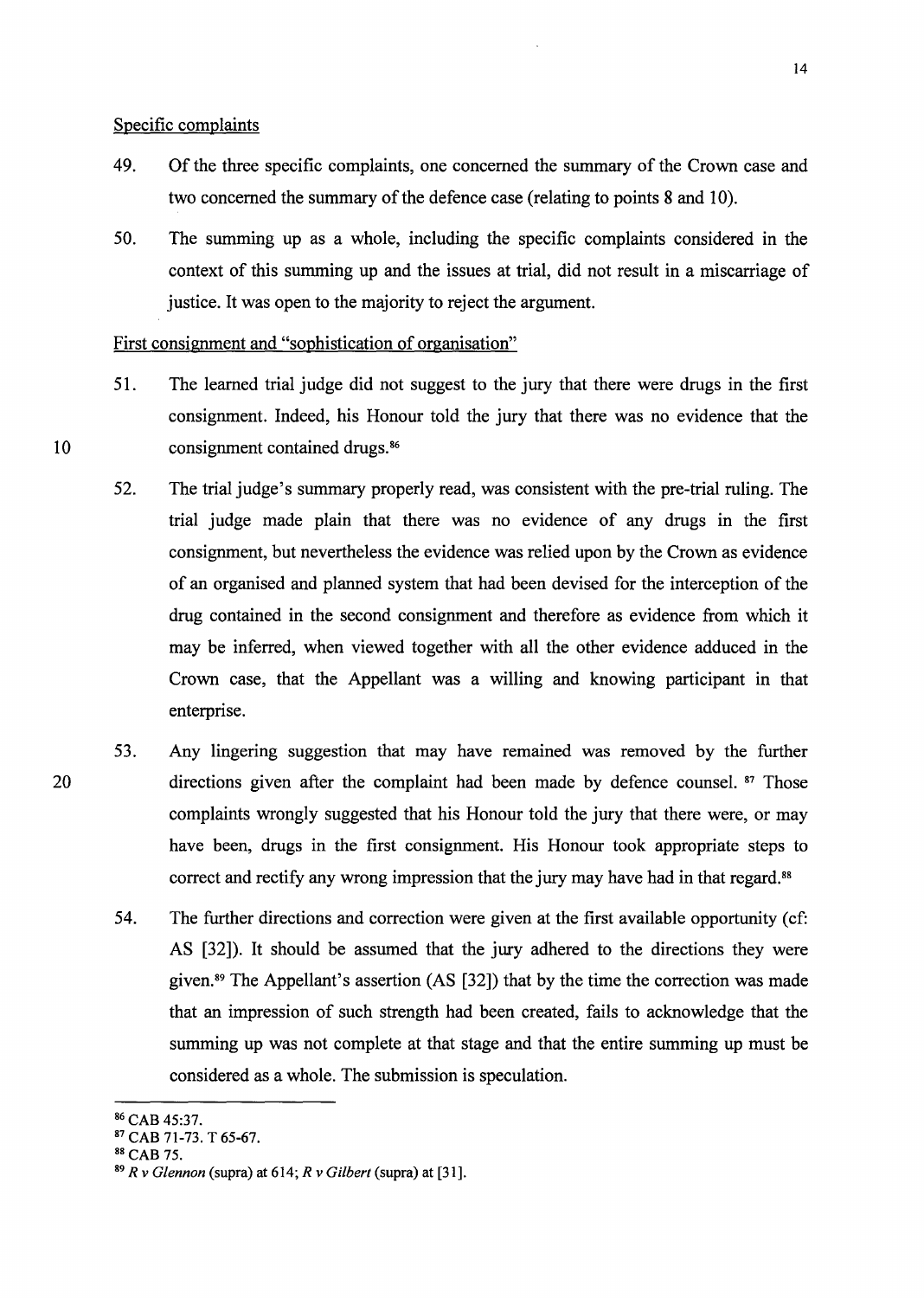- 55. Contrary to the Appellant's contention (AS [33]), the trial judge's comments about the first consignment did not indicate *"strongly"* the trial judge's opinion that drugs may have been inside the consignment and did not introduce the possibility of the jury employing impermissible tendency reasoning. The remarks were made in the context of the trial judge summarising the Crown's argument about a system that was utilised by those involved with the importations, including the Appellant and McGlone.
- 56. The Appellant's complaint (AS [34]), that the trial judge only referred once during this summary to it being the Crown's argument, somehow suggesting that there was a need to repeatedly state that it was so, is without foundation. The use of the phrase *"you might think"* (AS [34]), given the structure of the summing up described above, does not alter that. His Honour made plain at the start of the summary,<sup> $90$ </sup> during the summary<sup>91</sup> and at the end of the summary<sup>92</sup> that he was referring to the Crown case. The jury did not need constant reminding of that fact at each point. The jury could not reasonably have understood otherwise.
- 57. The majority correctly concluded that the trial judge did not specifically raise the possibility that there were drugs in that consignment<sup>93</sup> and that the suggestion that "something" was in the consignment was corrected<sup>94</sup> shortly after the remarks were made and was an emphatic withdrawal of the inappropriate implication.<sup>95</sup> They concluded96 that the judge's comments were consistent with the pre-trial ruling and the way the Crown case had been put with respect to the relevance of the first consignment. In those circumstances, the impugned remarks did not, and could not, cause a miscarriage of justice. Beech-Jones J agreed<sup>97</sup> that the harm occasioned by the judge's remarks had been addressed *"to an extent"* by the trial judge's redirection.
- 58. The majority also correctly rejected the complaint<sup>98</sup> with respect to the trial judge advancing an argument about the *"sophisticated organisation"* that had not been put by the Crown. As the majority found<sup>99</sup> the remarks were a summary of the case the

10

<sup>&</sup>lt;sup>90</sup> CAB 44:34-50.

<sup>&</sup>lt;sup>90</sup> CAB 44:34-50.<br><sup>91</sup> CAB 45:12 and 30.<br><sup>92</sup> CAB 50:1-13.<br><sup>93</sup> CAB 188, 208, [75], [141].<br><sup>94</sup> CAB 75: 20-60.<br><sup>95</sup> CAB 189, 191, 208, [77], [84]-[85], [141].<br><sup>96</sup> CAB 190, 208, [81], [141].<br><sup>97</sup> CAB 196-197, 204, [106],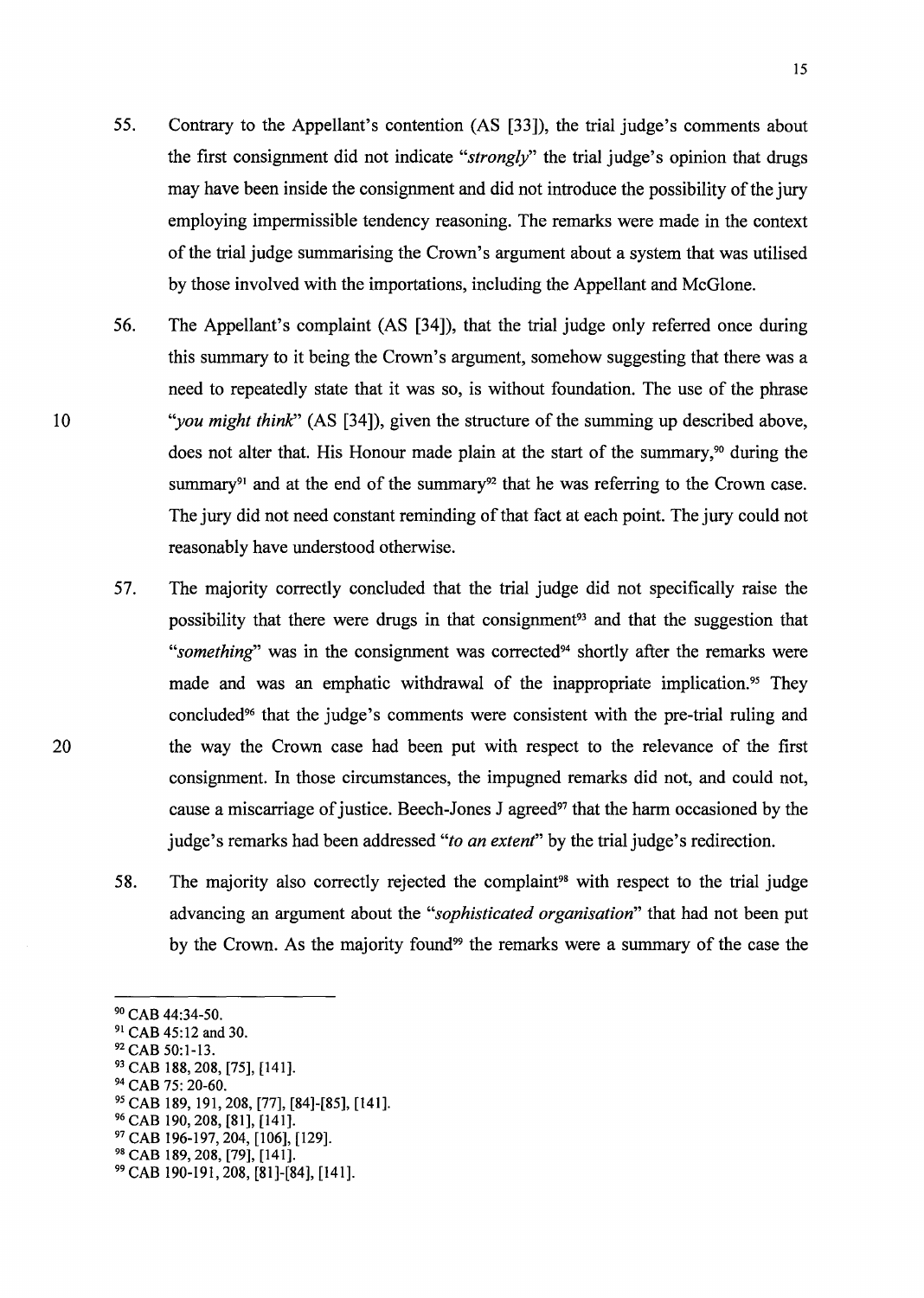Crown had clearly presented from start to finish. The judge did not impermissibly introduce an argument that had not been put by the Crown. Beech-Jones J also agreed<sup>100</sup> that the point that was made largely reflected an argument that had been raised by the Crown Prosecutor in her closing address.

59. If the summary of the Crown case undermined the Appellant's case that he was a dupe (AS [35]), it is simply a product of the relevant strengths of the case and the inherent improbability of the evidence of the Appellant. That does not render the summing up unbalanced or unfair.

# The "tape trial" text message

- 10 60. In summing up, the learned trial judge referred to the text message in the context of addressing the Appellant's argument that he had been co-operative with police when they arrested him and he had told them he was simply doing a job for McGlone. <sup>101</sup> This was the eighth of the ten points identified relied on by the Appellant. His Honour reminded the jury of the relevant evidence and, by his comments, encouraged the jury to think critically about the evidence and the Appellant's case on this point. <sup>102</sup>
	- 61. On any scenario, the *"tape trial"* text was an important piece of evidence which the trial judge was entitled to refer to.
	- 62. In her closing address, the Crown Prosecutor put an argument in relation to that text. 103 His Honour, when summarising the Crown case, did not refer to any of the Crown's arguments concerning the text messages, but dealt with the Crown case in a more generalised way, leaving aspects of the Crown case to be dealt with when summing up the Appellant's case, at a point where they could be juxtaposed with the Appellant's evidence and contentions, thus assisting the jury to identify the central issues within the evidence requiring their closer consideration and determination.
	- 63. The judge's comments about the text highlighted the Appellant's evidence about the text and other pertinent evidence and reiterated matters put to the Appellant by the Crown Prosecutor in cross-examination. His references to the text being *"revealing"*  or *"very revealing"* served to convey the trial judge's view that the text message was

<sup>&</sup>lt;sup>101</sup> CAB 197, [107].<br><sup>101</sup> CAB 59:10-61:50.<br><sup>102</sup> CAB 60-61.<br><sup>103</sup> RFM 272:5-39. Nb. It is apparent that there are number of transcription errors in this portion of the transcript as the text message is incorrectly transcribed as *"Don't forget to take the trial.* "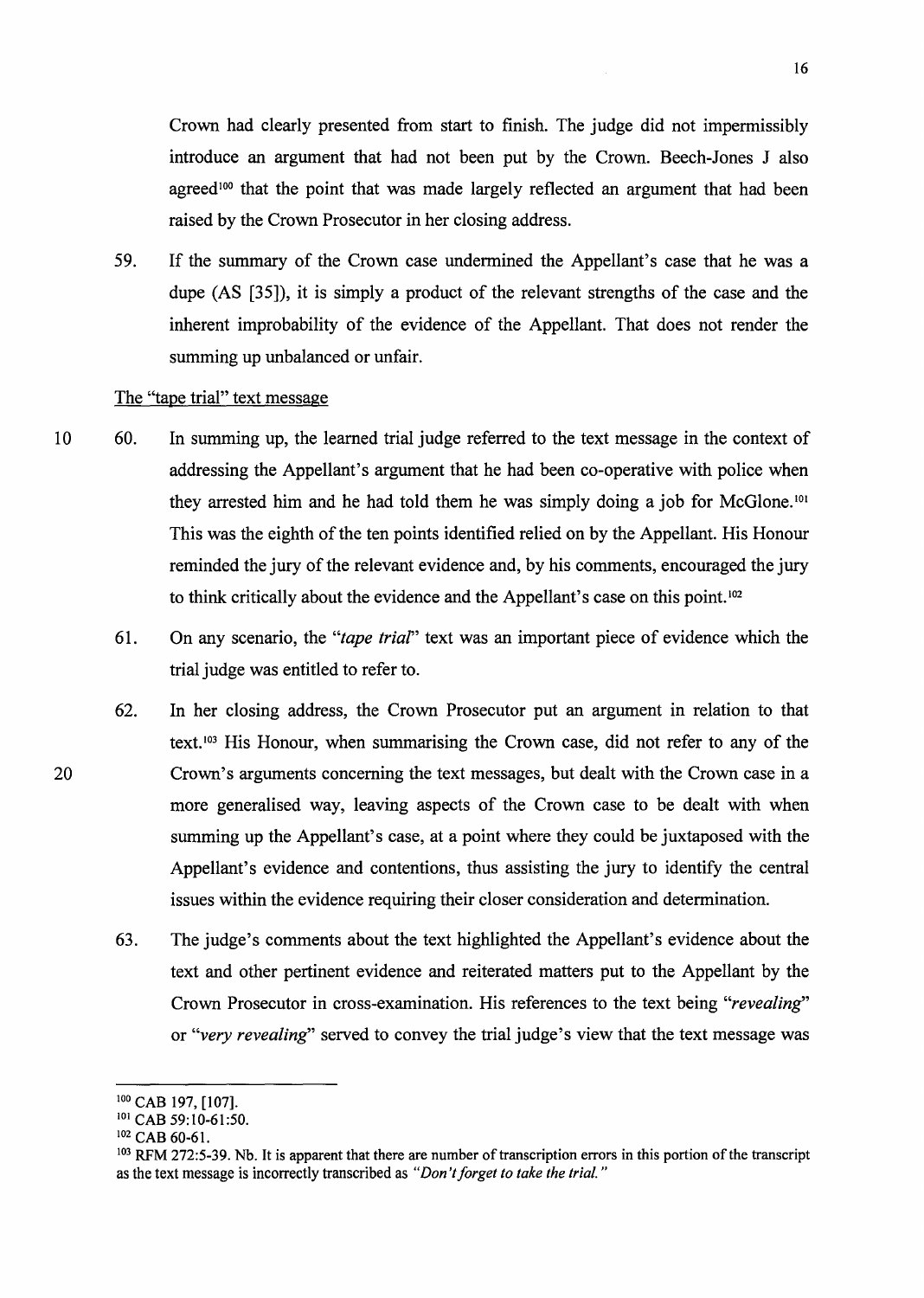an important piece of evidence that the jury should consider in context. The comments did no more than posit what was already obvious to the jury (particularly given the timing and content of the text, including the word *"trial"* which had been used in texts relating to the consignments). It was *"obvious"* that the text message was not about horses or racing and therefore must necessarily have been about something else. It was permissible for the trial judge to refer to the absence of his explanation and to prompt the jury to consider what the message might refer to, in the context of the trial issues (that he was a *"dupe"* being used by McGlone).

- 64. The comments did not suggest that the jury should conclude that the Crown's argument was correct or that his Honour had formed that opinion. His Honour repeatedly used the phrase "*you might think*" to make plain to the jury that the conclusions to be reached about the text message were matters for the jury. This was also in the context where there were repeated and clear directions that they were the sole deciders of the facts.
	- 65. That the Appellant did not have an explanation for this obviously important piece of evidence does not make the comments unfair or inappropriate. Nor does it make it inappropriate for the judge to remind the jury of the text and the related evidence. The Appellant's counsel did not put any argument about the text message in closing.
	- 66. The criticism by Beech-Jones  $J^{104}$  in this, and other aspects of the summing up, that the trial judge did not pose any alternative modes of thinking is misplaced. The jury were reminded of the Appellant's evidence. There were no alternative modes of thinking, as the Appellant had no explanation.
	- 67. Again, if the summing up was adverse to the Appellant (AS [38]), it is no more than a reflection of the strength of the evidence and the absence of any explanation.
	- 68. The majority did not err in concluding the remarks about the *"tape trial"* comprised no more than a *" ... typical and permissible comment by a trial judge about a finding*  of fact that he carefully explained was a matter for the jury".<sup>105</sup> The majority did not endorse the language used. Nonetheless, the comment was appropriately so described because it was the type that might legitimately be made by a trial judge to highlight to

<sup>&</sup>lt;sup>104</sup> CAB 201, [123].<br><sup>105</sup> CAB 195, 208, [99], [141].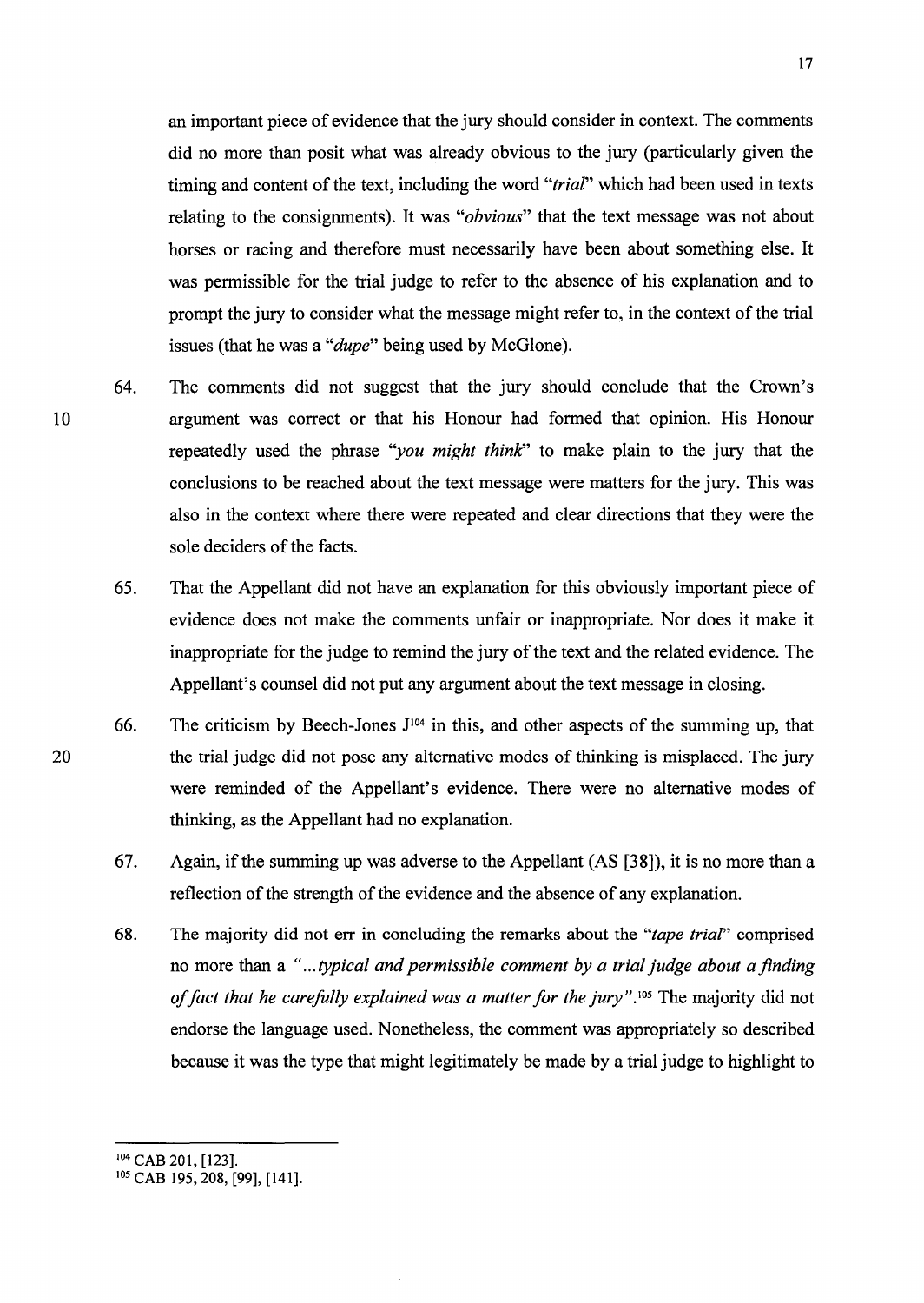the jury an important aspect of the evidence that would be central to their fact-finding role.

### Submissions on gambling evidence

- 69. It is clear that the Appellant's counsel in his closing address sought to use the online betting records as evidence that the Appellant was a successful gambler, 106 when the records showed the contrary. 107
- 70. In the passage complained of his Honour corrected the inaccuracy. 108 His Honour's analysis and comments were not inappropriate in the circumstances.<sup>109</sup> The records plainly showed that the Appellant had lost more than a quarter of a million dollars through his online gambling. The comments were directed to alerting the jury to a misstatement about the effect of the evidence which, had the matter not been brought to the jury's attention, may have left the jury with the inaccurate impression that the records did in fact support the proposition that the Appellant was a successful gambler, when they showed the opposite.
- 71. Contrary to the Appellant's contention (AS [41]) the fact that the Crown Prosecutor had made a strong argument on the issue of whether the Appellant was a successful gambler did not preclude the judge from making the comments that he did. Nor did it lessen the need for a correction. Similarly, the fact that the Crown Prosecutor could have sought leave to make further submissions to the jury in reply<sup>110</sup> did not mean that the trial judge was prevented from making the comments he did.
- 72. The majority correctly concluded<sup>111</sup> that the comment about the Appellant's gambling winnings, was not only permissible, but necessary, to correct an erroneous and potentially misleading argument that had been put on behalf of the Appellant. Although the majority agreed that it would have been preferable if the judge had not engaged in the rhetorical flourish used, their Honours correctly concluded<sup>112</sup> that the remarks did not give rise to a miscarriage of justice.

20

<sup>106</sup> RFM 347:35- RFM 348:5.

<sup>&</sup>lt;sup>107</sup> Exhibits 71 and 72 AFM 36 - AFM 37.<br><sup>108</sup> CAB 65:40-67:40.

<sup>108</sup>CAB 65:40-67:40. 109 CAB 65:40-69:43. 110 Pursuant to s 160(2) *Criminal Procedure Act* 1986 (NSW).

Ill CAB 191-193,208, [86]-[87], [91], [141]. 112 CAB 193,208, [92], [141].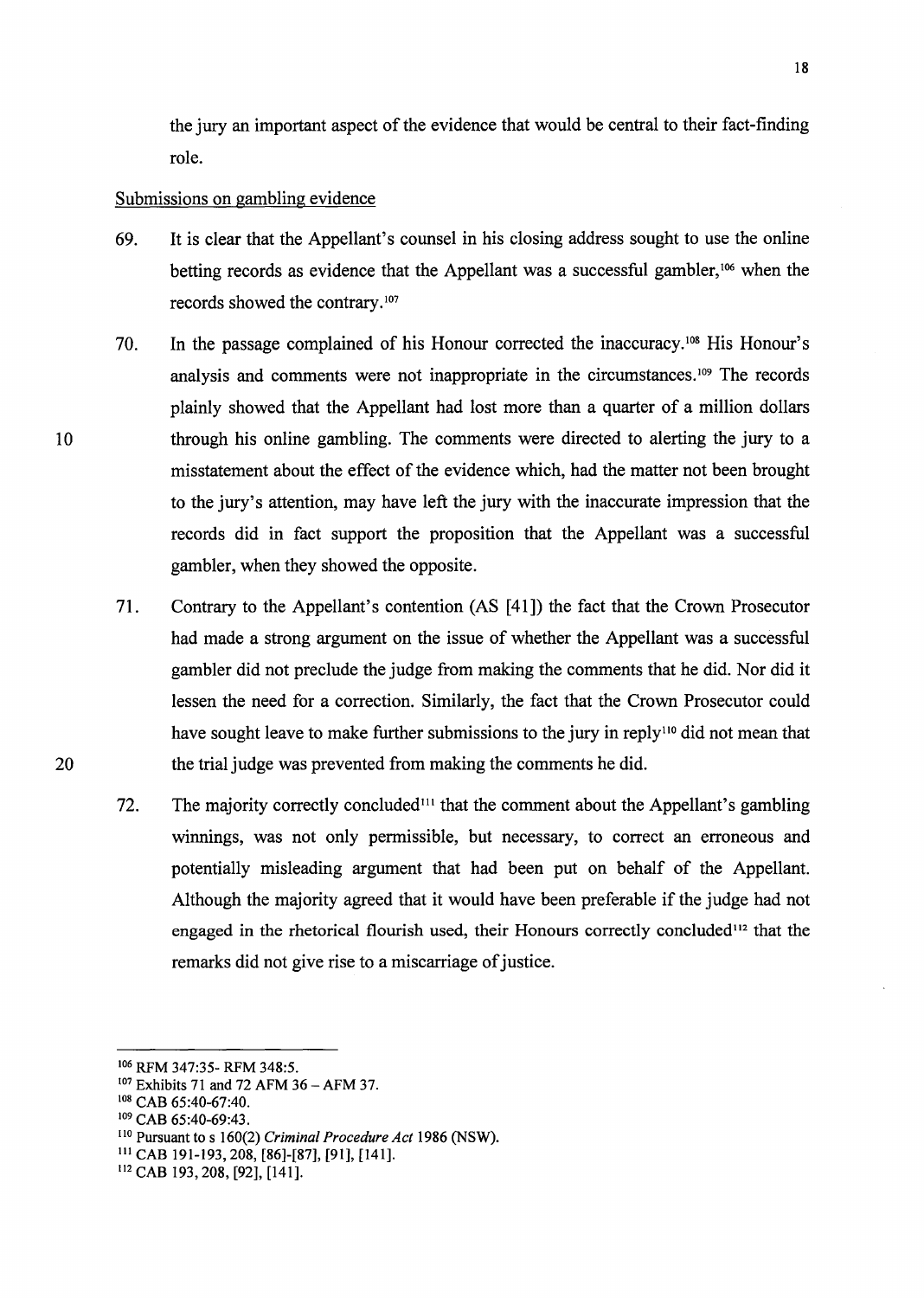#### Conclusion

- 73. While many judges may not have made the comments in the manner that the trial judge did, a trial judge is given considerable latitude in determining how best to assist the jury. The jury were correctly and repeatedly directed as to their function. There is no basis to suggest they did other than follow those directions. While it may have been preferable, as noted by the majority, that some of the language was not used<sup>113</sup> that has not resulted in a miscarriage of justice. Nothing put by the trial judge prevented the jury from properly understanding and considering the issues raised on the Appellant's behalf. That juxtaposing defence arguments with the evidence and the Crown case reflects the strength of the Crown case (and the weakness of the other) does not alter that. It is not suggested that the Appellant's case was not put to the jury and no further directions were sought. <sup>114</sup>
- 74. The majority of the CCA was correct to conclude that no miscarriage of justice occurred. No error is established.

#### Reconsideration of the principles

- 75. There is nothing about this matter, the contemporary jury trial or the state of the authorities, which calls for any reconsideration of the accepted principles, the correctness of which were reiterated by this Court relatively recently in *Castle v The Queen.*
- 20 76. Far from being an historical anachronism in the modem criminal trial, many Australian jurisdictions have enacted statutory provisions that expressly permit a judge to comment on the evidence.<sup>115</sup>
	- 77. The principles have been consistently applied throughout Australia. The division in the CCA does not demonstrate any uncertainty of the parameters of the existing rule of practice (AS [29]). The cases referred to by the Appellant (AS [52]) do not demonstrate that the principles are not settled. On the contrary, the statements made in each of those cases are *obiter dicta* and/or no more than formulations of aspects of the

<sup>113</sup> CAB 193 [92].

<sup>114</sup> *Castle v The Queen* (supra) at [63].

<sup>115</sup>Sees 364 of the *Criminal Code* (NT); s 620 of the *Criminal Code* (Qld); s 3710) of the *Criminal Code* (Tas); s 112 of the *Criminal Procedure Act 2004* (WA). In addition, in Victoria, where, pursuant to s 65(c) of the *Jury Directions Act 2015 (Vic) the judge "must identify so much of the evidence as is necessary to assist the jury to determine the issues in the trial"* and in New South Wales where aspects of a trial judge's duty and function to sum up are referred to s 161 of the *Criminal Procedure Act 1986* (NSW), no restriction is placed upon a trial judge's right to comment upon the facts or evidence.